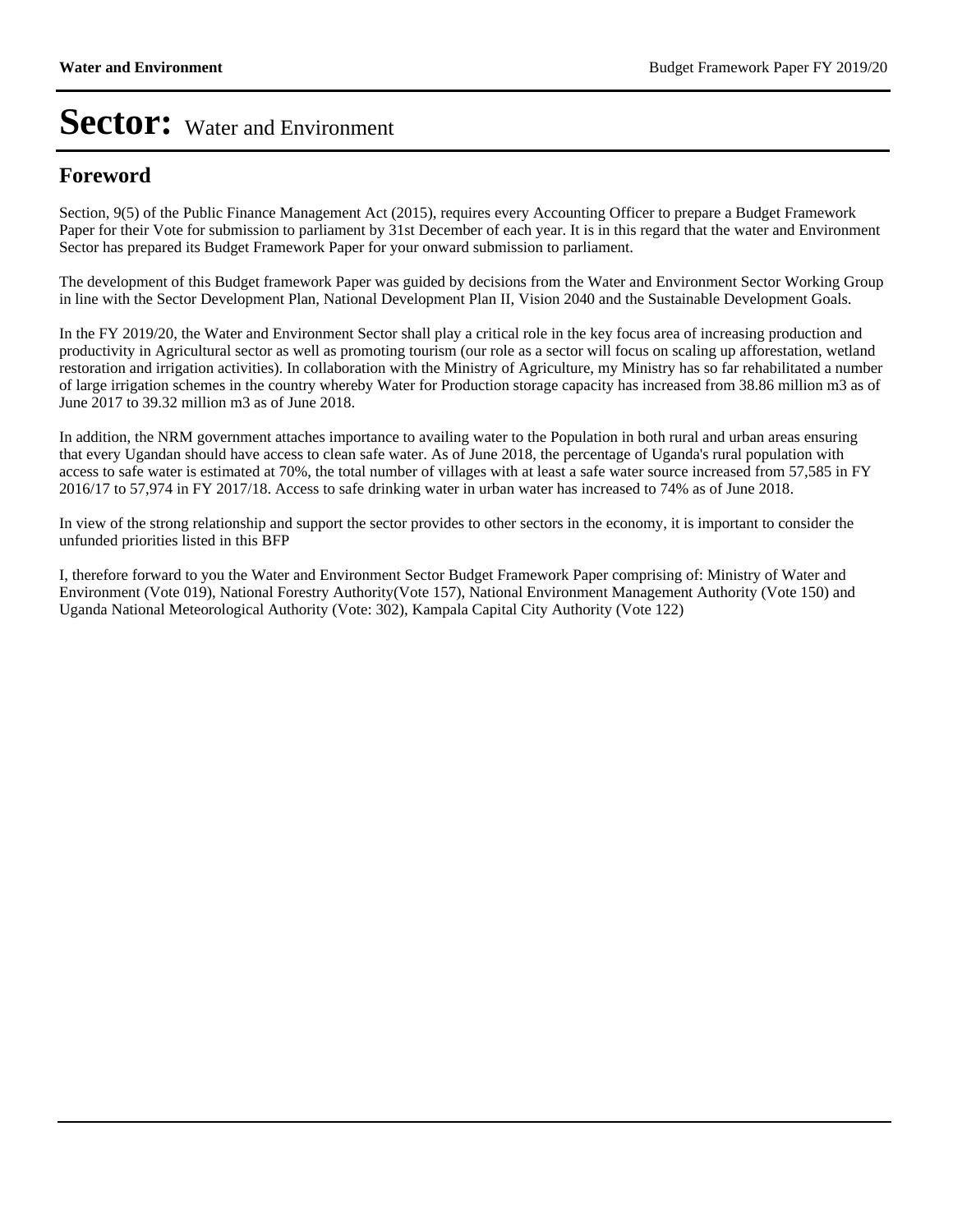| <b>Abbreviations and Acronyms</b> |                                                             |
|-----------------------------------|-------------------------------------------------------------|
| <b>BFP</b>                        | <b>Budget Frame Work Paper</b>                              |
| LG                                | <b>Local Government</b>                                     |
| PS                                | Permanent secretary                                         |
| <b>DWSDCG</b>                     | District Water and Sanitation Development Conditional Grant |
| <b>MoFPED</b>                     | Ministry of Finance Planning and Economic Development       |
| <b>PBS</b>                        | Program Based Budgeting System                              |
| <b>NPA</b>                        | National Planning Authority                                 |
| <b>SDG</b>                        | sustainable Development Goals                               |
| <b>NGO</b>                        | Non Governmental Organisation                               |
| <b>WB</b>                         | World Bank                                                  |
| AfD                               | <b>African Development Bank</b>                             |
| <b>NEMA</b>                       | National Environment Management Authority                   |
| <b>UNMA</b>                       | Uganda National Meteorological Authority                    |
| <b>NFA</b>                        | National Forestry Authority                                 |
| <b>EIA</b>                        | <b>Environmental Impact Assessment</b>                      |
| RGC                               | <b>Rural Growth Centres</b>                                 |
| <b>DWD</b>                        | Directorate of Water Development                            |
| <b>DWRM</b>                       | Directorate of Water Resources Management                   |
| <b>MCM</b>                        | <b>Million Cubic Meters</b>                                 |
| <b>GFS</b>                        | <b>Gravity Flow Schemes</b>                                 |
| <b>DEA</b>                        | Directorate of Environment Affairs                          |
| <b>WFP</b>                        | Water for Production                                        |
| <b>DANIDA</b>                     | Danish International Development Agency                     |
| O&M                               | <b>Operation and Maintenance</b>                            |
| <b>WSDF</b>                       | Water and Sanitation Development Facility                   |
| <b>NWSC</b>                       | National Water and Sewerage Corporation                     |
| <b>PPD</b>                        | Policy and Planning Department                              |
| <b>JSR</b>                        | Joint Sector Review                                         |
| <b>JTR</b>                        | Joint Technical Review                                      |
| <b>OPM</b>                        | Office of the Prime Minister                                |
| OAG                               | Office of the Auditor General                               |
| AG                                | <b>Accountant General</b>                                   |
| <b>GDP</b>                        | <b>Gross Domestic Product</b>                               |
| <b>TSU</b>                        | <b>Technical Support Units</b>                              |
| <b>MTEF</b>                       | Medium Term Framework                                       |
| NDP II                            | National Development Plan II                                |
| <b>JWESSP</b>                     | Joint Water and Environment Sector Support Program          |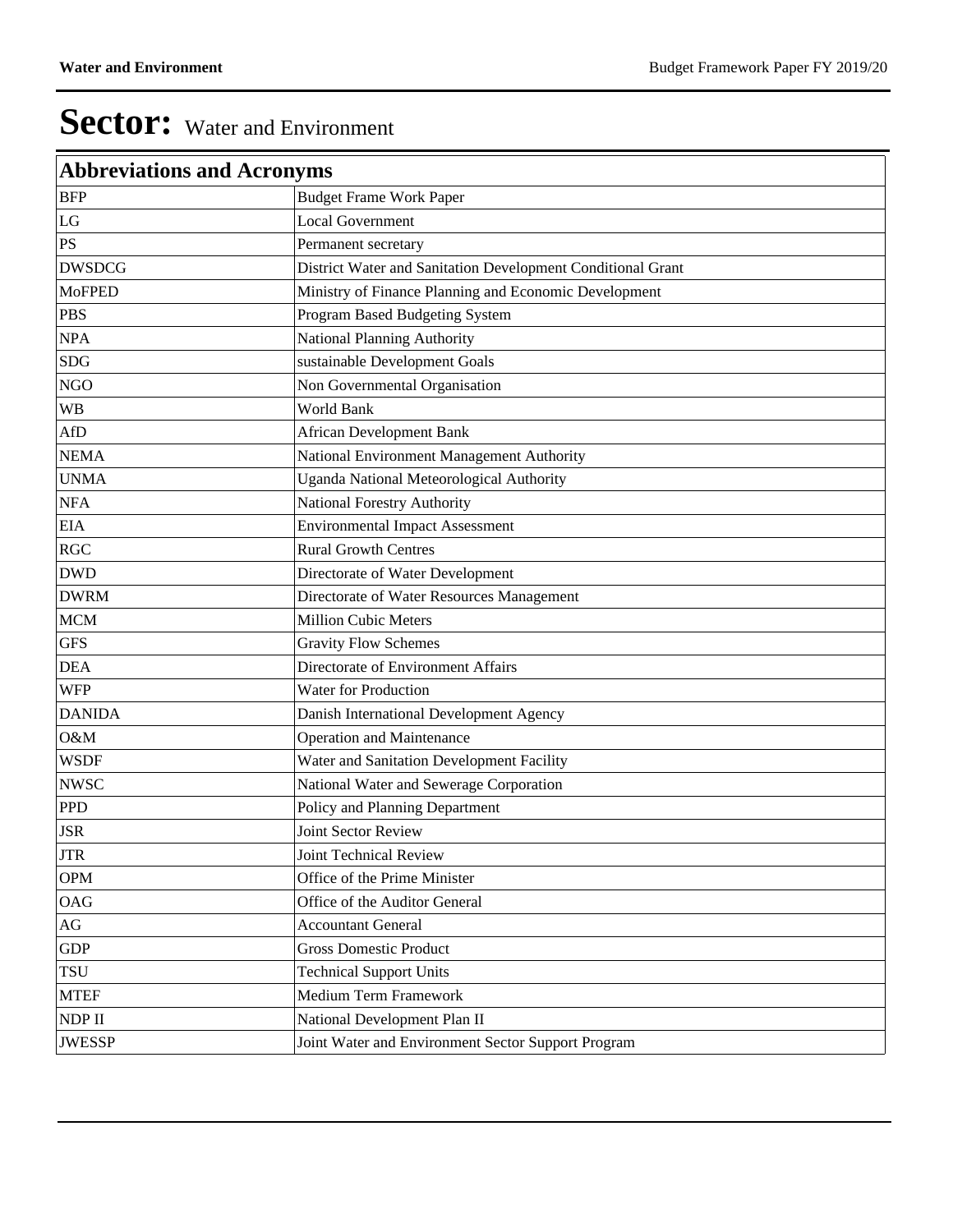### *S1: Sector Overview*

This section provides an overview of Sector Expenditures and sets out the Sector's contribution to the NDP, its policy objectives, and key performance issues.

#### **(i) Snapshot of Sector Performance and Plans\***

|  | Table S1.1 Overview of Sector Expenditure (Ushs Billion) |  |
|--|----------------------------------------------------------|--|
|  |                                                          |  |

|                  |                                    | 2017/18        | 2018/19                   |                                   | 2019/20                          | <b>MTEF Budget Projections</b> |           |           |         |
|------------------|------------------------------------|----------------|---------------------------|-----------------------------------|----------------------------------|--------------------------------|-----------|-----------|---------|
|                  |                                    | <b>Outturn</b> | Approved<br><b>Budget</b> | <b>Spent by</b><br><b>End Sep</b> | <b>Proposed</b><br><b>Budget</b> | 2020/21                        | 2021/22   | 2022/23   | 2023/24 |
| <b>Recurrent</b> | <b>Wage</b>                        | 21.509         | 26.111                    | 5.682                             | 26.111                           | 27.416                         | 28.787    | 30.227    | 31.738  |
|                  | <b>Non Wage</b>                    | 34.003         | 39.224                    | 4.007                             | 38.588                           | 44.376                         | 53.251    | 63.901    | 76.681  |
| Devt.            | GoU                                | 361.081        | 374.838                   | 128.802                           | 372.038                          | 446.445                        | 446.445   | 446.445   | 446.445 |
|                  | Ext. Fin.                          | 199.365        | 825.636                   | 42.834                            | 327.812                          | 571.309                        | 773.523   | 598.327   | 238.910 |
|                  | <b>GoU</b> Total                   | 416.592        | 440.172                   | 138.491                           | 436.736                          | 518.237                        | 528.483   | 540.573   | 554.864 |
|                  | <b>Total GoU+Ext Fin</b><br>(MTEF) | 615.958        | 1.265.808                 | 181.325                           | 764.548                          | 1.089.546                      | 1.302.006 | 1.138.900 | 793.775 |
|                  | <b>A.I.A Total</b>                 | 31.670         | 52.361                    | 8.456                             | 54.606                           | 56.768                         | 58.968    | 61.168    | 63.368  |
|                  | <b>Grand Total</b>                 | 647.628        | 1,318.169                 | 189.781                           | 819.154                          | 1,146.314                      | 1,360.974 | 1.200.068 | 857.143 |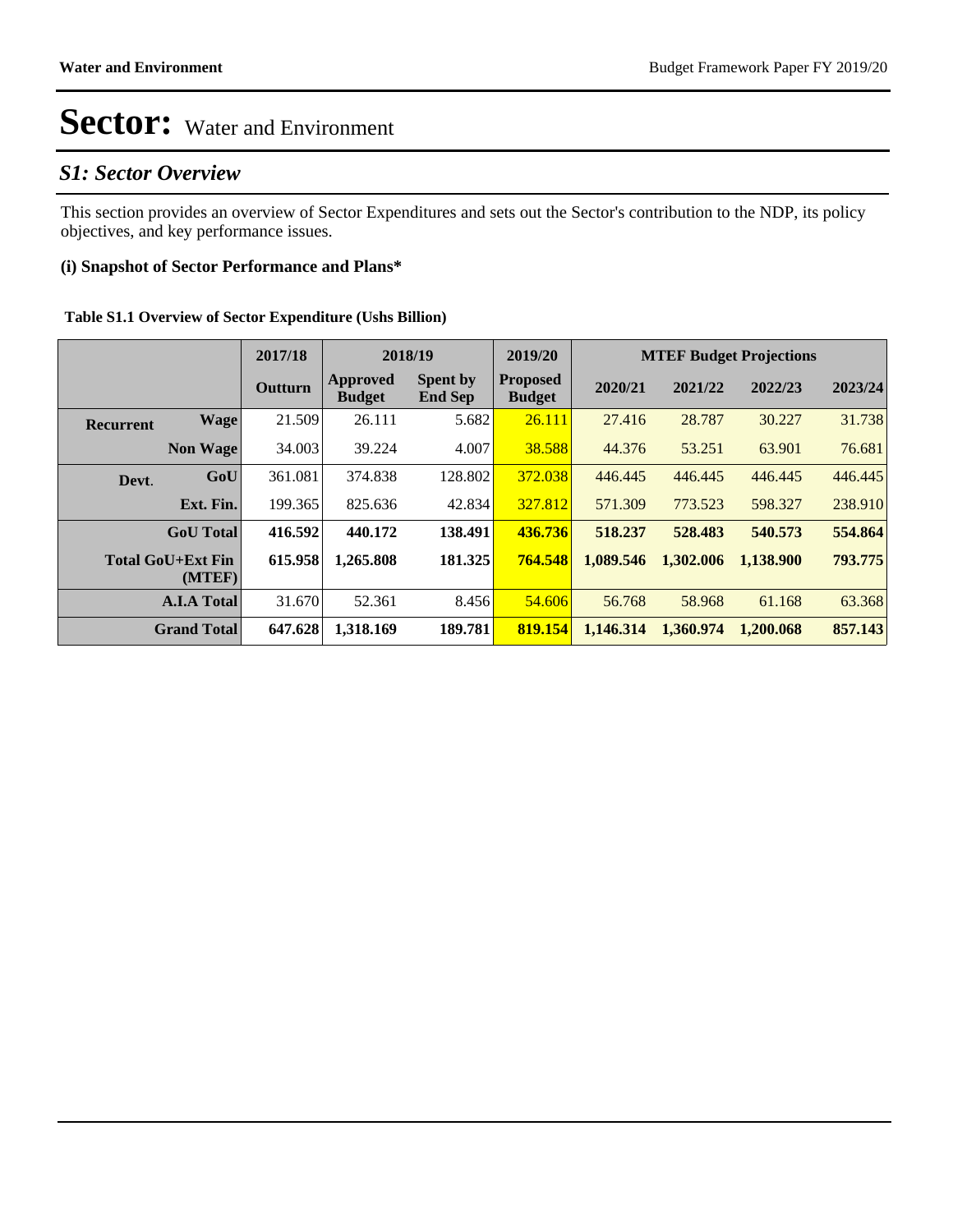#### **(ii) Sector Contributions to the National Development Plan**

The Water and Environment Sector offers strategic and central contributions to the country's drive towards transformation from a peasant to an industrial and middle income country by 2040. The availability of adequate water resources is central to hydro-power development, agricultural production and productivity, industrial development, tourism development and mitigation of climate and climate change effects. In addition, a healthy, clean and productive environment is essential for sustainable development because it reflects the balance between the demand and supply of natural resources on one hand and the absorption and supply of waste products on the other hand in the development process.

By the end of NDPII, water supply coverage is targeted to reach 79% in rural areas, 95% in urban areas and sanitation coverage will be at 90% in rural areas and 100% in urban areas. Improvements in sanitation will involve upgrading to sewer piped systems from the current 6% to 30% of the population in the NWSC served areas. Construction of communal and private surface water storage reservoirs for multipurpose uses will be undertaken to secure water for among others, domestic supply, irrigation, livestock, aquaculture, industry and the environment. This will contribute towards reduction in floods and the effects of long droughts on production as excess water is reserved during the rainy season for use during dry seasons thus enhancing all-year round production and food security.

The sector continues to promote nationwide tree planting and restoration of degraded natural forests and community forests will be undertaken to regain increased national tree cover for increased household incomes through sustainable natural resource management, watershed management, adaptation and mitigation of climate and disaster risk. The key drivers of natural eco-systems (Forest, wetlands etc) loss and degradation will be, addressed at all levels involving all stakeholders including initiatives for provision of alternative livelihood options.

The national meteorological service has been revamped to provide accurate and reliable weather information that will be crucial to the rest of the sectors of the economy. Modern and specialized equipment capacity has been procured over the last two years and updated and software and radars will be installed during the medium term. The sector plans to build capacity of the institution through the meteorological institute to provide local capacity to run the weather and climate services.

Municipal and urban piped water and sewerage systems offer the crucial input required in manufacturing and modern domestic use. The NDP2 target of achieving 95% urban water coverage by 2020 will be realized through development of pipe water systems in small and large towns to support industrialization, rehabilitation, expansion and maintenance of already existing schemes to satisfactory levels of operation. The sector is focusing on the key industrial and regional towns identified to spur economic while enabling equitable regional growth. The sector also intends to develop water supply services for the oil development areas in the Albert Graben area to the level ready to support the industrial base requirements in the area.

Programmes for construction of mini micro irrigation schemes and multi-purpose surface storage facilities/reservoirs, undertaken by the Ministry, will support agriculture (crops and livestock), aquaculture and provide resilience to the effect of climate change. Large irrigation schemes will continue to be implemented in strategic areas to boost both large and small scale production and support food security to the ever increasing population and at the same time provide self-sufficiency in terms of food production with export surplus.

The sector will pursue sustainable management of water resources through implementation of approved catchment management plans developed in a participatory manner with all stakeholders programmes to ensure availability of adequate quantity and quality of water for all uses at all times. Key to this is provision and availability of adequate water resources for hydro power-production which is critical to the country's industrial drive.

As the studies have proven, provision of safe and clean water supplies as well as improved sanitation facilities result in the reduction of the burden and effects of ill-health at domestic level as well as for improved public health. Households are able to save time hitherto spent travelling long distances and waiting in queues to collect water and transfer to other productive uses. The school going children (boys and girls) will be freed to register regular attendance and concentration at school because water facilities are nearer to their homes/schools and available to deliver the service at all times. The sector will continue to invest in feacal sludge facilities at regional Centres and construction and capacity building of communities in sanitation best practices.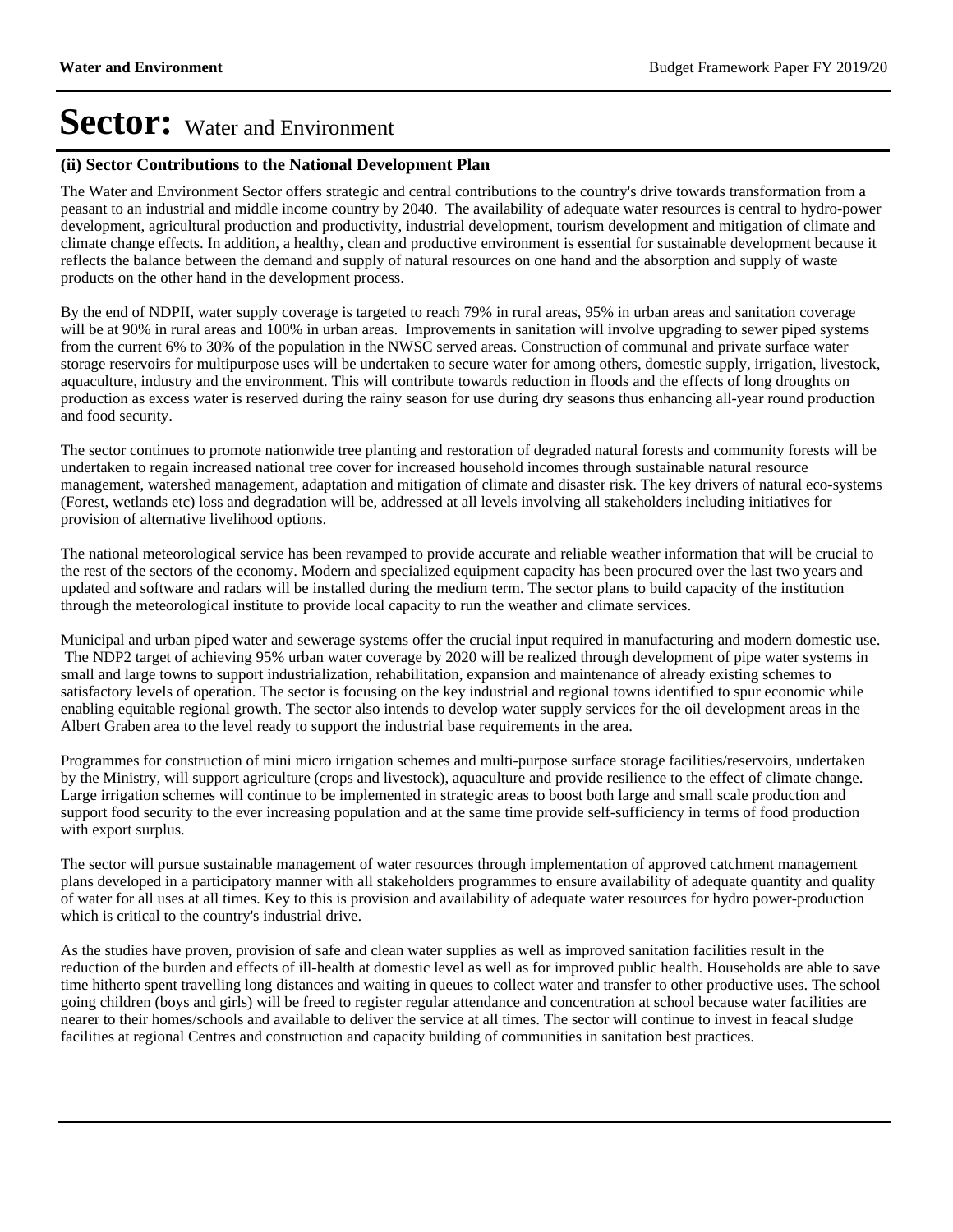#### **(iii) Medium Term Sector Policy Objectives**

To provide safe water within easy reach and hygienic sanitation facilities based on management responsibility and ownership by users to 79 percent of the population in rural areas and 100 percent in urban population by the year 2020, with 95 percent effective use and functionality of the facilities.

To provide viable urban Water Supply and Sewerage/Sanitation systems for domestic, industrial and commercial uses.

To develop water supply for production/multipurpose use for socio-economic development, modernize agriculture and mitigate the effects of climate change.

To manage the water resources of Uganda in a wise, integrated, sustainable and Coordinated manner so as to secure water of adequate quantity and quality to meet all social and economic needs of present and future generations

To promote a sustainable productive Natural Resource Base (NRB) and healthy Environment for improved livelihoods, poverty eradication and economic growth.

To develop capacity and promote sustainable harnessing and use of climate and weather resources for socio-economic development of Uganda.'

To coordinate and ensure compliance with Government policy, legislation, standards and regulations in the Ministry of Water and Environment and the affiliated agencies/institutions implementing or supporting programs related to Water and Environment.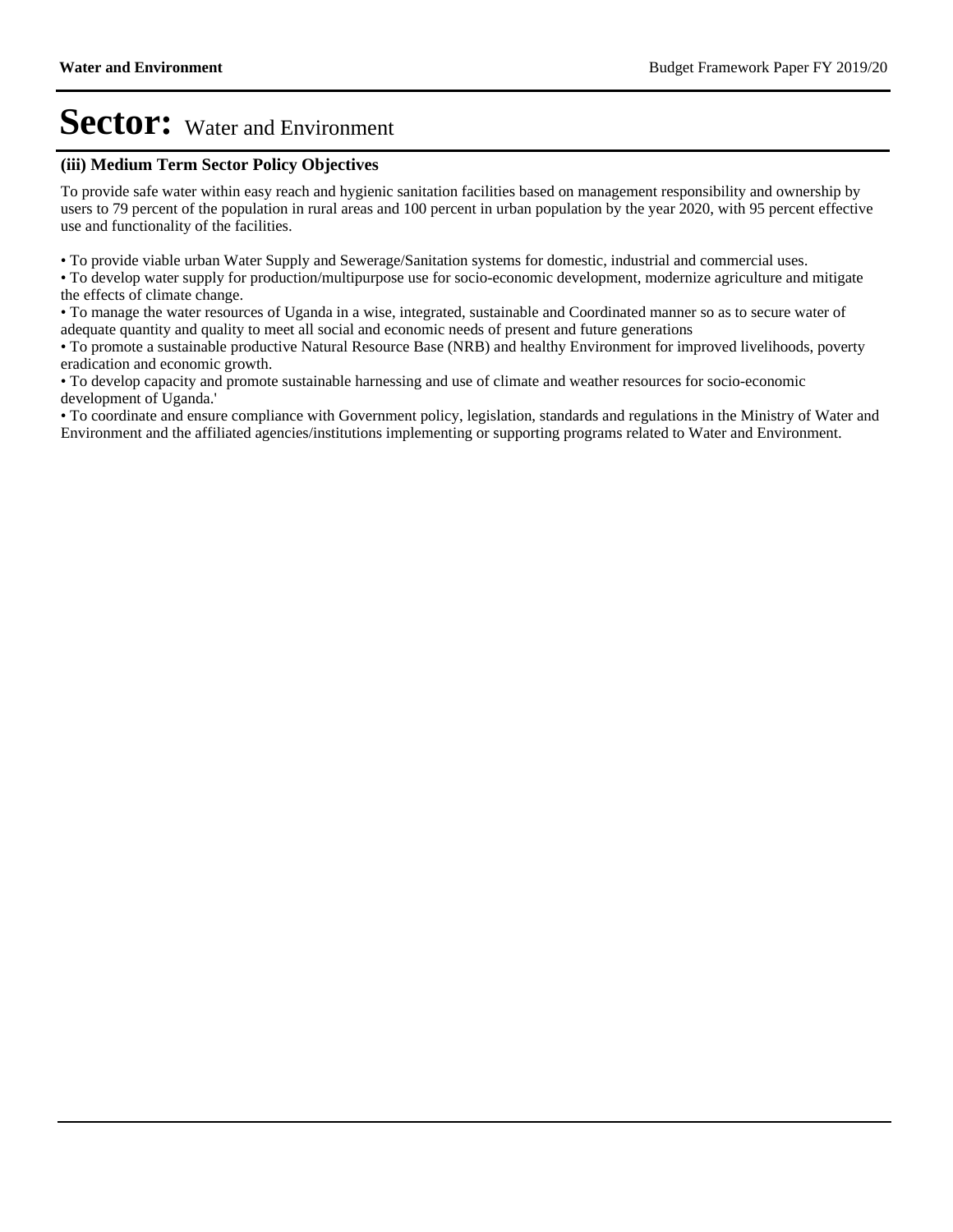#### **(iv) Sector Investment Plans**

Major Capital investments in the Rural water supply and sanitation programme include the following :- construction of 10 mini solar powered irrigation schemes & 50 mini solar powered piped water systems; construction of Nyamiyonga-Katojo WSS, Kanyabwanga WSS and Mbunga-Nyakanzinga GFS; rehabilitation of 2piped water systems; 100 hand pump wells and 100 production wells drilled; 70 large diameter wells drilled in water stressed areas of Kyankwanzi and Rakai districts; 400 chronically broken down pumps rehabilitated; construction of Bukedea, Kahama II, Nyamugasani, Bitysa , Adjumani & Rwebisengo Kanara GFSs; Lukalu- Kabasanda, Orom; 2 piped water supply systems designed

Urban Water Supply and Sanitation programme:- The capital investments in the FY 2019-20 will include construction of piped water systems in 3 Towns of Binyiny, Bulangira, Idudi; construction of 4 towns of Acowa, Manafwa TC, Tubur, Ngenge; design of Buyende area; construction of 3 public toilets in Binyiny, Bulangira, Idudi; construction of 01 sludge treatment plant ; construction of 02 piped water systems for Karago-II and Kibugu. Construction of 02 piped water systems in Bethlehem-Nabigasa, Rushango to 70%; 10 Eco-friendly household toilets (05 in each town of Bethlehem and Rushango), and two (02) Eco-friendly Institutional /Public toilets (01 in each town) constructed to 70%. 10 Eco-friendly household toilets (05 in each town of Kibugu and Karago), and two (02) Eco-friendly Institutional /Public toilets (01 in each town) for Kibugu and Karago completed. Complete construction of 04 towns of Moyo TC, Elegu/Bibia, Padibe and Agago TC-Paimol RGC; commence construction of 04 towns of Odramacaku, Atiak, Amuru TC and Zombo TC; Designs for 13 towns of Bala, Kole, Apala, Alebtong, Aboke, Ngai, Iceme, and Otwal railway station, Odramachaku, Okokoro, Keri-Oraba, Amuru TC and Atiak RGC completed; Design of 04 towns of Awach, Barakala, Ovision and Ofwo commenced; Construction of 01 fecal sludge management facility in Yumbe TC commenced; Faecal Sludge Management facility for cluster towns of Atiak, Bibia/Elegu, Pabbo, Parabong and Amuru TC commenced. Construction of sanitation facilities in the towns of Moyo, Elegu/Bibia, Padibe, and Agago TC completed; commence construction of sanitation facilities in the towns of Odramacaku, Amuru-Atiak. Construction and operation of Bugolobi Waste Water Treatment Plant,construction of Nakivubo and Kinawataka sewers project, and Construction of Kinawataka pre-treatment and pumping station.

Upgrade and rehabilitate of the Gaba Water Treatment Complex; construction of new Water Treatment Plant East of Kampala; Construction of the Katosi Kampala Drinking Water Transmission Main and Extension of Water Supply in Informal Settlement completed 02 sewerage systems serving the central area of Arua town constructed; rehabilitation and expansion of the water treatment plant, water supply network, and sewerage network and wastewater treatment plant in Gulu; construction of the first phase of the Kitagata Water Treatment Plant (3,150m3/day), refurbishment of Nyaruzinga Water Treatment Plant, construction of reservoirs in Kikuba- Ishaka (1,600m3) and Kitagata (90m3), 17 Km of transmission main from the new water treatment plant in Kitagata to the new reservoir at Kikuba hill in Bushenyi completed. Commence construction in Tokora WSS,Lorengai WSS, Kalapata WSS, Lorengacora WSS, Kakingol WSS; complete designs in Iriiri (Kidine) Lolebia, Nabilatuk T/C, Loroo and Napumpum; Upgrade and rehabilitate Kapeeka water supply scheme.

Water for Production Programme:- In the FY 2019/20 the major capital investments under the programme will include construction of Rwengaaju Irrigation Scheme; Design and construct Kawumu Irrigation Scheme; construction of Ojama and Rwebicucu earth dams and multipurpose storage facilities; Construction and Installation of Eighty (80) Small Scale Irrigation Systems countrywide; Construction of Kyahi and Kyenshama Multi-purpose storage dams; Construction of ten (10) Communal Parish level Valley tanks in Western, Eastern and Northern regions; Feasibility Studies and Detailed Design for Development of Water for Oil Refinery at Kabale, Hoima District in Albertine Graben Region; Designs for Bulk Water Systems for Sanga-Kikatsi-Kanyaryeru in Kiruhura District and Kagera corridor multi-purpose WfP infrastructure and facilities in Isingiro District; Feasibility Studies for Mega irrigation schemes around Mt. Elgon area, Mt. Rwenzori area, Agoro Hills and Southwestern Highlands; Feasibility studies and design of Bulk Water Systems and Irrigation Schemes of Amagoro in Tororo, Nabigaga in Kamuli, Rwimi in Kasese/Bunyangabo, Purongo in Amuru, Palyec in Nwayo, Kibimba irrigation schemes in Gomba, Unyama in Gulu and Amuru, Namalu in Nakapiripirit, Sipi in Bulambuli, Lumbuye in Luuka and Kaliro, Lopei in Napak, Angololo in Tororo, Inengo and Matanda in Kanungu; Procurement of Earth moving Equipment for construction of WfP facilities for Individual farmers.

#### **Table S1.2 SECTOR OUTCOMES AND OUTCOME INDICATORS**

**Sector Outcome : Increased access to quality safe water and sanitation facilities for rural, urban and water for production uses**

**Sector Objectives contributed to by the Sector Outcome**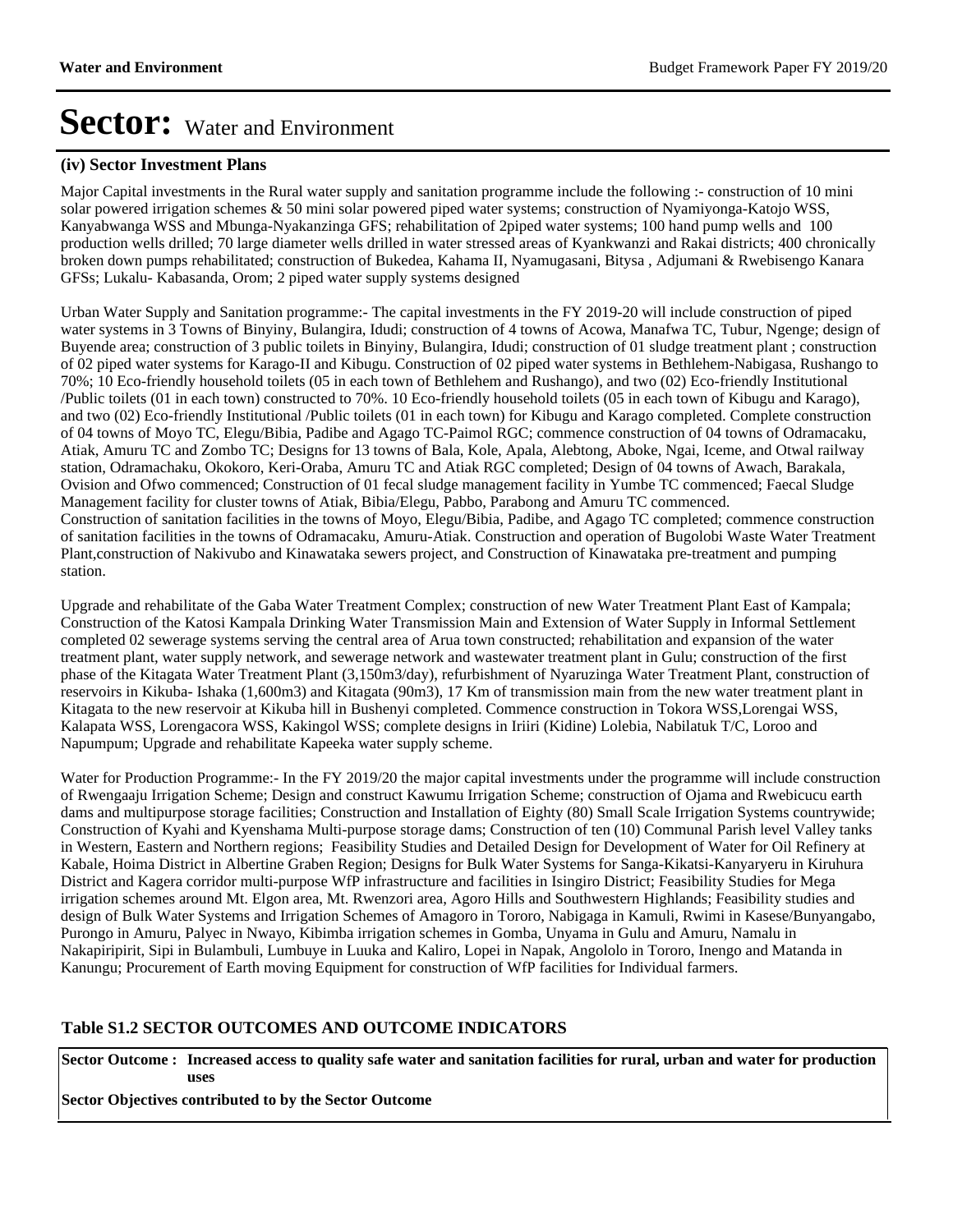1. Increase access to safe water supply in rural areas.

| <b>Sector Outcome Indicators</b>                                      | <b>O4</b> Actual | <b>Performance Targets</b> |                  |                 |         |         |         |  |
|-----------------------------------------------------------------------|------------------|----------------------------|------------------|-----------------|---------|---------|---------|--|
|                                                                       | 2017/18          | 2018/19                    | <b>Base year</b> | <b>Baseline</b> | 2019/20 | 2020/21 | 2021/22 |  |
| \% of people accessing safe water sources in<br>rural and urban areas | 70%              | 71%                        | 2016             | 67%             | 73%     | 75%     | 79%     |  |
| \% of people accessing safely managed<br>sanitation services          | 83.2%            | 86%                        | 2016             | 79%             | 90%     | 95%     | 100%    |  |
| Cumulative Water for Production Storage<br>capacity (cubic Mm)        | 37.2             | 40                         | 2016             | 37.2            | 42      | 45      | 46.5    |  |

#### **Sector Outcome : Improved Water Resources Assessment, Monitoring, Planning, Regulation and Quality Management**

#### **Sector Objectives contributed to by the Sector Outcome**

1. Increase access to safe water supply in rural areas.

| <b>Sector Outcome Indicators</b>                                              | <b>O4</b> Actual |         |                  | <b>Performance Targets</b> |         |         |         |
|-------------------------------------------------------------------------------|------------------|---------|------------------|----------------------------|---------|---------|---------|
|                                                                               | 2017/18          | 2018/19 | <b>Base year</b> | <b>Baseline</b>            | 2019/20 | 2020/21 | 2021/22 |
| \% of water users and waste dischargers<br>complying with resource conditions | 63%              | 65%     | 2016             | 55%                        | 66%     | 69%     | 70%     |
| \% of samples (resource and use) complying<br>with National Standards.        | 60%              | 73%     | 2016             | 60%                        | 76%     | 78%     | 80%     |
| \% of catchments with approved management<br>  plans                          | 35%              | 35%     | 2017             | 35%                        | 55%     | 65%     | 75%     |

#### **Sector Outcome : Improved Weather, Climate and Climate Change Management, Protection and Restoration of Environment and Natural Resources**

#### **Sector Objectives contributed to by the Sector Outcome**

1. Increase access to safe water supply in urban areas.

| <b>Sector Outcome Indicators</b>       | <b>O4</b> Actual |         |                  |                 | <b>Performance Targets</b> |         |         |
|----------------------------------------|------------------|---------|------------------|-----------------|----------------------------|---------|---------|
|                                        | 2017/18          | 2018/19 | <b>Base vear</b> | <b>Baseline</b> | 2019/20                    | 2020/21 | 2021/22 |
| \% of land covered by vital ecosystems | 19.9%            | 19.9%   | 2015             | 21%             | 21%                        | 23%     | 24%     |

#### **S2: PROGRAMME OUTCOMES,OUTCOME INDICATORS AND PROPOSED BUDGET ALLOCATIONS ALIGNED TO THE NDP**

#### **Table S2.1: Programme Outcomes and Outcome Indicators Aligned to the NDP**

| Vote 019 : Ministry of Water and Environment |                                                                                                                                    |  |  |  |  |  |
|----------------------------------------------|------------------------------------------------------------------------------------------------------------------------------------|--|--|--|--|--|
| <b>Programme:</b>                            | 01 Rural Water Supply and Sanitation                                                                                               |  |  |  |  |  |
| <b>Programme Objective:</b>                  | To ensure availability and access to safe and clean water as well as hygienic sanitation facilities in<br>rural areas country-wide |  |  |  |  |  |
| <b>Responsible Officer:</b>                  | <b>Commissioner Rural Water Department</b>                                                                                         |  |  |  |  |  |
| <b>Programme Outcome:</b>                    | Increased access to safe water supply and sanitation facilities in rural areas                                                     |  |  |  |  |  |

*Sector Outcomes contributed to by the Programme Outcome*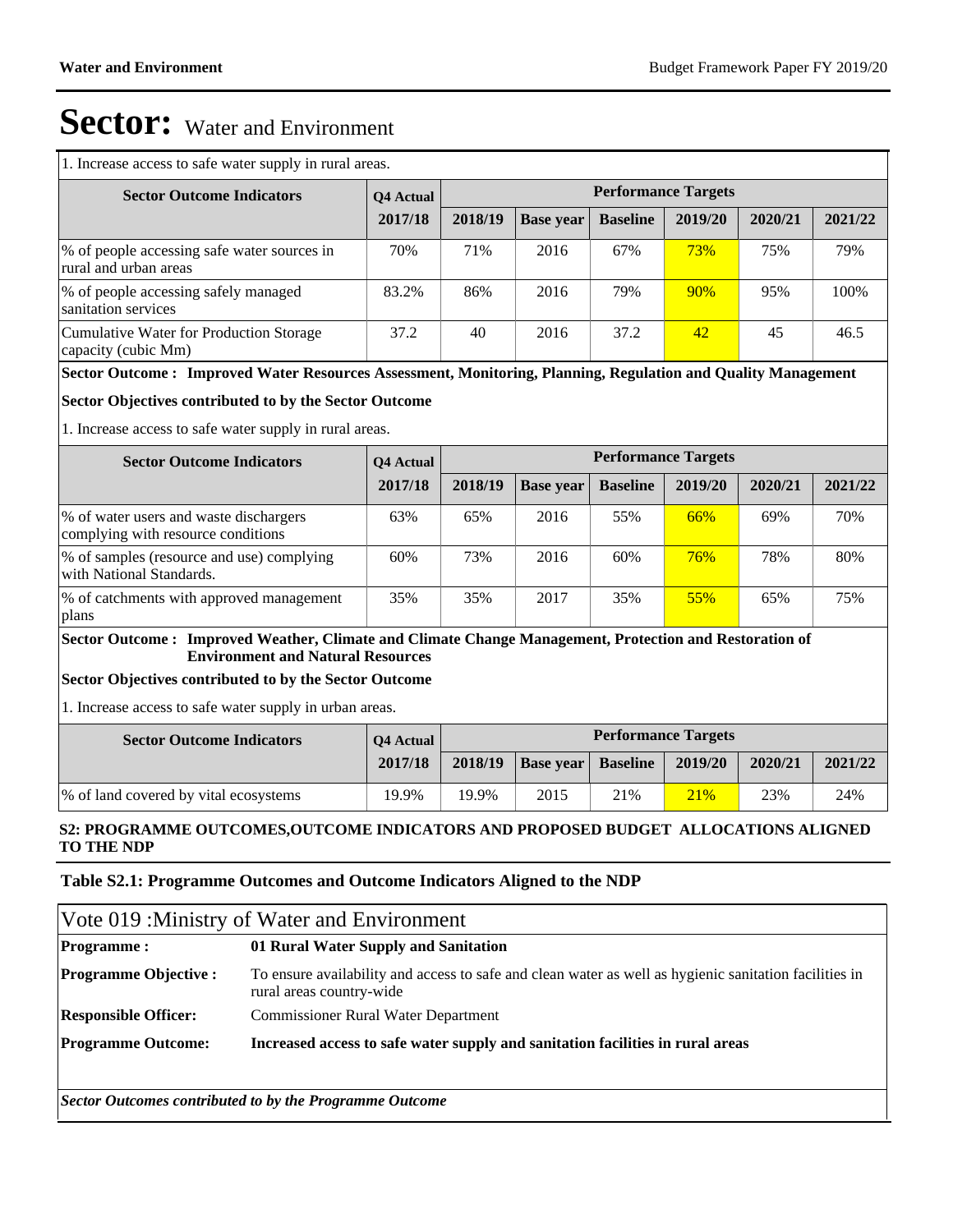| 1. Increased access to quality safe water and sanitation facilities for rural, urban and water for production uses |                                                                                                                                                                                                                                                                                  |                          |                      |                            |                          |                          |
|--------------------------------------------------------------------------------------------------------------------|----------------------------------------------------------------------------------------------------------------------------------------------------------------------------------------------------------------------------------------------------------------------------------|--------------------------|----------------------|----------------------------|--------------------------|--------------------------|
|                                                                                                                    | <b>Performance Targets</b>                                                                                                                                                                                                                                                       |                          |                      |                            |                          |                          |
| <b>Programme Performance Indicators</b>                                                                            |                                                                                                                                                                                                                                                                                  | 2017/18<br><b>Actual</b> | 2018/19<br>Q1 Actual | 2019/20<br><b>Target</b>   | 2020/21<br><b>Target</b> | 2021/22<br><b>Target</b> |
| $\cdot$ % of people accessing safe water supply within<br>1000M                                                    |                                                                                                                                                                                                                                                                                  | 70%                      | 70%                  | 73%                        | 75%                      | 79%                      |
| • % people with access to an improved sanitation<br>facilities in rural areas                                      |                                                                                                                                                                                                                                                                                  | 79%                      | 79.1%                | 87%                        | 90%                      | 95%                      |
| <b>Programme:</b>                                                                                                  | 02 Urban Water Supply and Sanitation                                                                                                                                                                                                                                             |                          |                      |                            |                          |                          |
| <b>Programme Objective:</b>                                                                                        | To provide safe water and improved sanitation facilities in Small Towns, large towns,<br>Municipalities and the cities through MWE and NWSC                                                                                                                                      |                          |                      |                            |                          |                          |
| <b>Responsible Officer:</b>                                                                                        | Commissioner Urban Water Supply and Sewerage                                                                                                                                                                                                                                     |                          |                      |                            |                          |                          |
| <b>Programme Outcome:</b>                                                                                          | Increased access to safe water supply and sanitation facilities in Urban areas                                                                                                                                                                                                   |                          |                      |                            |                          |                          |
|                                                                                                                    | uses in the urban areas of Uganda.                                                                                                                                                                                                                                               |                          |                      |                            |                          |                          |
| <b>Sector Outcomes contributed to by the Programme Outcome</b>                                                     |                                                                                                                                                                                                                                                                                  |                          |                      |                            |                          |                          |
| 1. Increased access to quality safe water and sanitation facilities for rural, urban and water for production uses |                                                                                                                                                                                                                                                                                  |                          |                      |                            |                          |                          |
|                                                                                                                    |                                                                                                                                                                                                                                                                                  |                          |                      | <b>Performance Targets</b> |                          |                          |
| <b>Programme Performance Indicators</b>                                                                            |                                                                                                                                                                                                                                                                                  | 2017/18<br><b>Actual</b> | 2018/19<br>Q1 Actual | 2019/20<br><b>Target</b>   | 2020/21<br><b>Target</b> | 2021/22<br><b>Target</b> |
| • % of people accessing safe water supply within<br>200M                                                           |                                                                                                                                                                                                                                                                                  | 74.4%                    | 77                   | 81%                        | 83%                      | 85%                      |
| • % people with access to an improved sanitation<br>facility in Urban Areas                                        |                                                                                                                                                                                                                                                                                  | 87.3%                    | 87.4                 | 98%                        | 99%                      | 100%                     |
| <b>Programme:</b>                                                                                                  | <b>03 Water for Production</b>                                                                                                                                                                                                                                                   |                          |                      |                            |                          |                          |
| <b>Programme Objective:</b>                                                                                        | To provide and ensure functionality of multi-purpose water for production facilities in order to<br>enhance production and productivity thereby contributing to socio-economic transformation as<br>well as mitigation of the effects of climate change and disaster risks       |                          |                      |                            |                          |                          |
| <b>Responsible Officer:</b>                                                                                        | <b>Commissioner Water for Production</b>                                                                                                                                                                                                                                         |                          |                      |                            |                          |                          |
| <b>Programme Outcome:</b>                                                                                          | Increased availability and use of built storage facilities of water for multi-purpose uses for<br>socio-economic development, modernize agriculture and mitigate the effects of climate change<br>development, modernize agriculture and mitigate the effects of climate change. |                          |                      |                            |                          |                          |
| Sector Outcomes contributed to by the Programme Outcome                                                            |                                                                                                                                                                                                                                                                                  |                          |                      |                            |                          |                          |
| 1. Increased access to quality safe water and sanitation facilities for rural, urban and water for production uses |                                                                                                                                                                                                                                                                                  |                          |                      |                            |                          |                          |
|                                                                                                                    |                                                                                                                                                                                                                                                                                  |                          |                      | <b>Performance Targets</b> |                          |                          |
| <b>Programme Performance Indicators</b>                                                                            |                                                                                                                                                                                                                                                                                  | 2017/18<br><b>Actual</b> | 2018/19<br>Q1 Actual | 2019/20<br><b>Target</b>   | 2020/21<br><b>Target</b> | 2021/22<br><b>Target</b> |
| functional                                                                                                         | • % of water for production facilities that are<br>86.7%<br>86.7%<br>87%<br>88%                                                                                                                                                                                                  |                          |                      |                            |                          | 89%                      |
| <b>Programme:</b>                                                                                                  | 04 Water Resources Management                                                                                                                                                                                                                                                    |                          |                      |                            |                          |                          |
| <b>Programme Objective:</b>                                                                                        | To ensure that the water resources of Uganda are equitably shared and wisely used for<br>sustainable socio-economic development                                                                                                                                                  |                          |                      |                            |                          |                          |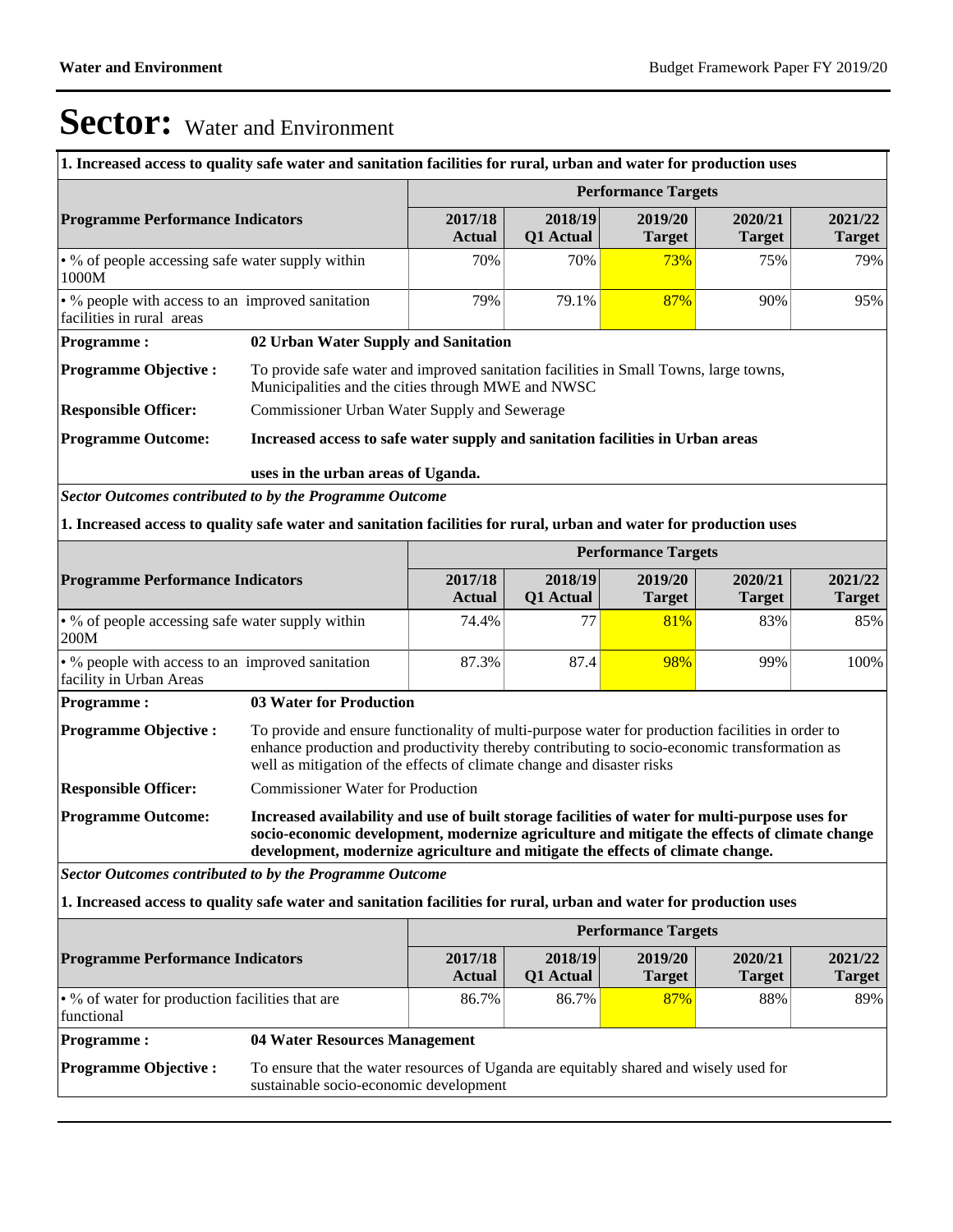**Responsible Officer:** Director Water Resources Management

**Programme Outcome: Improved Quality and adequate Quantity of water resources.**

*Sector Outcomes contributed to by the Programme Outcome*

**1. Improved Water Resources Assessment, Monitoring, Planning, Regulation and Quality Management**

|                                                                                                                                       | <b>Performance Targets</b>                                                                                                                                                                                            |                          |                      |                            |                          |                          |  |  |
|---------------------------------------------------------------------------------------------------------------------------------------|-----------------------------------------------------------------------------------------------------------------------------------------------------------------------------------------------------------------------|--------------------------|----------------------|----------------------------|--------------------------|--------------------------|--|--|
| <b>Programme Performance Indicators</b>                                                                                               |                                                                                                                                                                                                                       | 2017/18<br><b>Actual</b> | 2018/19<br>Q1 Actual | 2019/20<br><b>Target</b>   | 2020/21<br><b>Target</b> | 2021/22<br><b>Target</b> |  |  |
| • % increase in number of water resources related<br>investments                                                                      |                                                                                                                                                                                                                       | 4%                       | 2.5%                 | 6%                         | 10%                      | 14%                      |  |  |
| <b>Programme:</b>                                                                                                                     | <b>05 Natural Resources Management</b>                                                                                                                                                                                |                          |                      |                            |                          |                          |  |  |
| <b>Programme Objective:</b>                                                                                                           | To coordinate rational and sustainable utilization, development and effective management of<br>environment and natural resources for socio-economic development of the country                                        |                          |                      |                            |                          |                          |  |  |
| <b>Responsible Officer:</b>                                                                                                           | Director Environment Affairs                                                                                                                                                                                          |                          |                      |                            |                          |                          |  |  |
| <b>Programme Outcome:</b>                                                                                                             | Increased protection and productivity of the environment and natural resources                                                                                                                                        |                          |                      |                            |                          |                          |  |  |
| Sector Outcomes contributed to by the Programme Outcome                                                                               |                                                                                                                                                                                                                       |                          |                      |                            |                          |                          |  |  |
| 1. Improved Weather, Climate and Climate Change Management, Protection and Restoration of Environment and Natural<br><b>Resources</b> |                                                                                                                                                                                                                       |                          |                      |                            |                          |                          |  |  |
|                                                                                                                                       |                                                                                                                                                                                                                       |                          |                      | <b>Performance Targets</b> |                          |                          |  |  |
| <b>Programme Performance Indicators</b>                                                                                               |                                                                                                                                                                                                                       | 2017/18<br><b>Actual</b> | 2018/19<br>Q1 Actual | 2019/20<br><b>Target</b>   | 2020/21<br><b>Target</b> | 2021/22<br><b>Target</b> |  |  |
| • % area of wetlands cover restored and maintained                                                                                    |                                                                                                                                                                                                                       | 10.9%                    | 0.19%                | 9%                         | 9.5%                     | 10%                      |  |  |
| • % area of forest cover restored and maintained                                                                                      |                                                                                                                                                                                                                       | 12%                      | 9%                   | 25%                        | 28%                      | 30%                      |  |  |
| • % area of river banks, lakeshores, mountains and<br>rangelands restored and maintained                                              |                                                                                                                                                                                                                       | 0.19%                    | 0.19%                | 10%                        | 10%                      | 11%                      |  |  |
| <b>Programme:</b>                                                                                                                     | 06 Weather, Climate and Climate Change                                                                                                                                                                                |                          |                      |                            |                          |                          |  |  |
| <b>Programme Objective:</b>                                                                                                           | To coordinate and monitor implementation of Uganda's Climate Change Policy and the respective<br>international agreements for increased resilience of Uganda's population to climate change and<br>disaster<br>risks. |                          |                      |                            |                          |                          |  |  |
| <b>Responsible Officer:</b>                                                                                                           | <b>Commissioner Climate Change Department</b>                                                                                                                                                                         |                          |                      |                            |                          |                          |  |  |
| <b>Programme Outcome:</b>                                                                                                             | Improved coordination for implementation, of Uganda's Climate Change Policy, to promote<br>resilience to climate change and disaster risks.                                                                           |                          |                      |                            |                          |                          |  |  |
| Sector Outcomes contributed to by the Programme Outcome                                                                               |                                                                                                                                                                                                                       |                          |                      |                            |                          |                          |  |  |

**1. Improved Weather, Climate and Climate Change Management, Protection and Restoration of Environment and Natural Resources**

|                                                                                                   |                          |                             | <b>Performance Targets</b> |                          |                          |
|---------------------------------------------------------------------------------------------------|--------------------------|-----------------------------|----------------------------|--------------------------|--------------------------|
| <b>Programme Performance Indicators</b>                                                           | 2017/18<br><b>Actual</b> | 2018/19<br><b>O1</b> Actual | 2019/20<br><b>Target</b>   | 2020/21<br><b>Target</b> | 2021/22<br><b>Target</b> |
| $\cdot$ % of sectors integrating climate change in their<br>development and implementation plans. | 5%                       | 10%                         | 30%                        | 35%                      | 75%                      |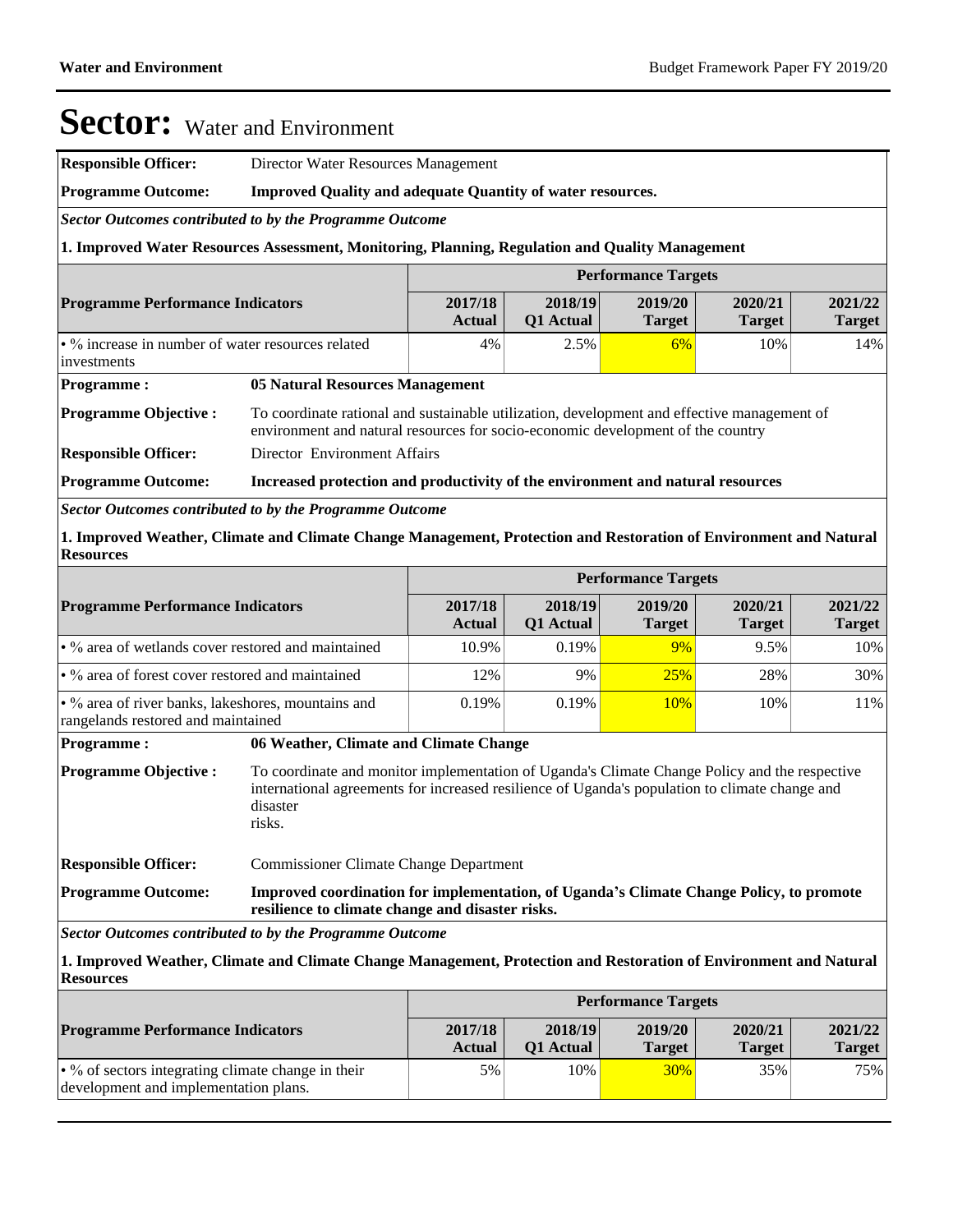| <b>Programme:</b>           | <b>49 Policy, Planning and Support Services</b>                                                                                                                                                                                                                                                                                                                |
|-----------------------------|----------------------------------------------------------------------------------------------------------------------------------------------------------------------------------------------------------------------------------------------------------------------------------------------------------------------------------------------------------------|
| <b>Programme Objective:</b> | To coordinate and support all departments and agencies under the Ministry to comply with Public<br>Service Standing Orders and regulations through carrying out administrative back up sector strategic<br>planning and budgeting, capacity building, legislation, policy and regulation, undertake monitoring<br>and Sector Performance Reviews and reporting |
| <b>Responsible Officer:</b> | Under Secretary Finance and Administration                                                                                                                                                                                                                                                                                                                     |
| <b>Programme Outcome:</b>   | Improved coordination of all structures and institutions under the sector for compliance to<br>Public Service regulations and timely, efficient and effective delivery of services. and timely,<br>efficient and effective delivery of services.                                                                                                               |
|                             | Sector Outcomes contributed to by the Programme Outcome                                                                                                                                                                                                                                                                                                        |

**1. Increased access to quality safe water and sanitation facilities for rural, urban and water for production uses**

|                                                                                                                               |                                                                                                                                                                                                                             |                                                                                               |                             | <b>Performance Targets</b> |                          |                          |  |  |
|-------------------------------------------------------------------------------------------------------------------------------|-----------------------------------------------------------------------------------------------------------------------------------------------------------------------------------------------------------------------------|-----------------------------------------------------------------------------------------------|-----------------------------|----------------------------|--------------------------|--------------------------|--|--|
| <b>Programme Performance Indicators</b>                                                                                       |                                                                                                                                                                                                                             | 2017/18<br><b>Actual</b>                                                                      | 2018/19<br><b>Q1</b> Actual | 2019/20<br><b>Target</b>   | 2020/21<br><b>Target</b> | 2021/22<br><b>Target</b> |  |  |
| • % compliance to mandatory planning, budgeting,<br>accountability and reporting requirements for the use<br>of public funds. | 80%                                                                                                                                                                                                                         | 40                                                                                            | 97%                         | 100%                       | 100%                     |                          |  |  |
| • % of internal and external clients reporting<br>"satisfied" with the services of the Ministry.                              |                                                                                                                                                                                                                             |                                                                                               | 20                          | 80%                        | 85%                      | 87%                      |  |  |
| Vote 122: Kampala Capital City Authority                                                                                      |                                                                                                                                                                                                                             |                                                                                               |                             |                            |                          |                          |  |  |
| <b>Programme:</b>                                                                                                             | 08 Sanitation and Environmental Services                                                                                                                                                                                    |                                                                                               |                             |                            |                          |                          |  |  |
| <b>Programme Objective:</b>                                                                                                   | To improve access and usage of sanitation facilities and services.                                                                                                                                                          |                                                                                               |                             |                            |                          |                          |  |  |
| <b>Responsible Officer:</b>                                                                                                   | Director Public Health and Environment                                                                                                                                                                                      |                                                                                               |                             |                            |                          |                          |  |  |
| <b>Programme Outcome:</b>                                                                                                     | Maintenance of KCCA public toilets and health centres, overseeing cesspool services,<br>construction of public and institutional sanitation facilities and assessing water and sanitation<br>needs, opportunities and risks |                                                                                               |                             |                            |                          |                          |  |  |
| <b>Sector Outcomes contributed to by the Programme Outcome</b>                                                                |                                                                                                                                                                                                                             |                                                                                               |                             |                            |                          |                          |  |  |
| 1. Increased access to Improved urban sanitation and hygiene services:                                                        |                                                                                                                                                                                                                             |                                                                                               |                             |                            |                          |                          |  |  |
|                                                                                                                               |                                                                                                                                                                                                                             |                                                                                               |                             | <b>Performance Targets</b> |                          |                          |  |  |
| <b>Programme Performance Indicators</b>                                                                                       |                                                                                                                                                                                                                             | 2017/18<br><b>Actual</b>                                                                      | 2018/19<br>Q1 Actual        | 2019/20<br><b>Target</b>   | 2020/21<br><b>Target</b> | 2021/22<br><b>Target</b> |  |  |
| • Number of gabbage fleet                                                                                                     |                                                                                                                                                                                                                             | 112                                                                                           | 111                         | 444                        | 444                      | 444                      |  |  |
| • Number of Environment Impact Assessment reports<br>reviewed                                                                 |                                                                                                                                                                                                                             | 127                                                                                           | 46                          | 132                        | 137                      | 142                      |  |  |
| • Number of tonage of gabbage collected                                                                                       |                                                                                                                                                                                                                             | 434,524                                                                                       | 94,622.2                    | 420,000                    | 424,000                  | 426,000                  |  |  |
| Vote 150: National Environment Management Authority                                                                           |                                                                                                                                                                                                                             |                                                                                               |                             |                            |                          |                          |  |  |
| <b>Programme:</b>                                                                                                             | <b>51 Environmental Management</b>                                                                                                                                                                                          |                                                                                               |                             |                            |                          |                          |  |  |
| <b>Programme Objective:</b>                                                                                                   | resources in Uganda.                                                                                                                                                                                                        | To promote and ensure sound environment management and prudent use of environment and natural |                             |                            |                          |                          |  |  |
| <b>Responsible Officer:</b>                                                                                                   | Dr. Tom O. Okurut                                                                                                                                                                                                           |                                                                                               |                             |                            |                          |                          |  |  |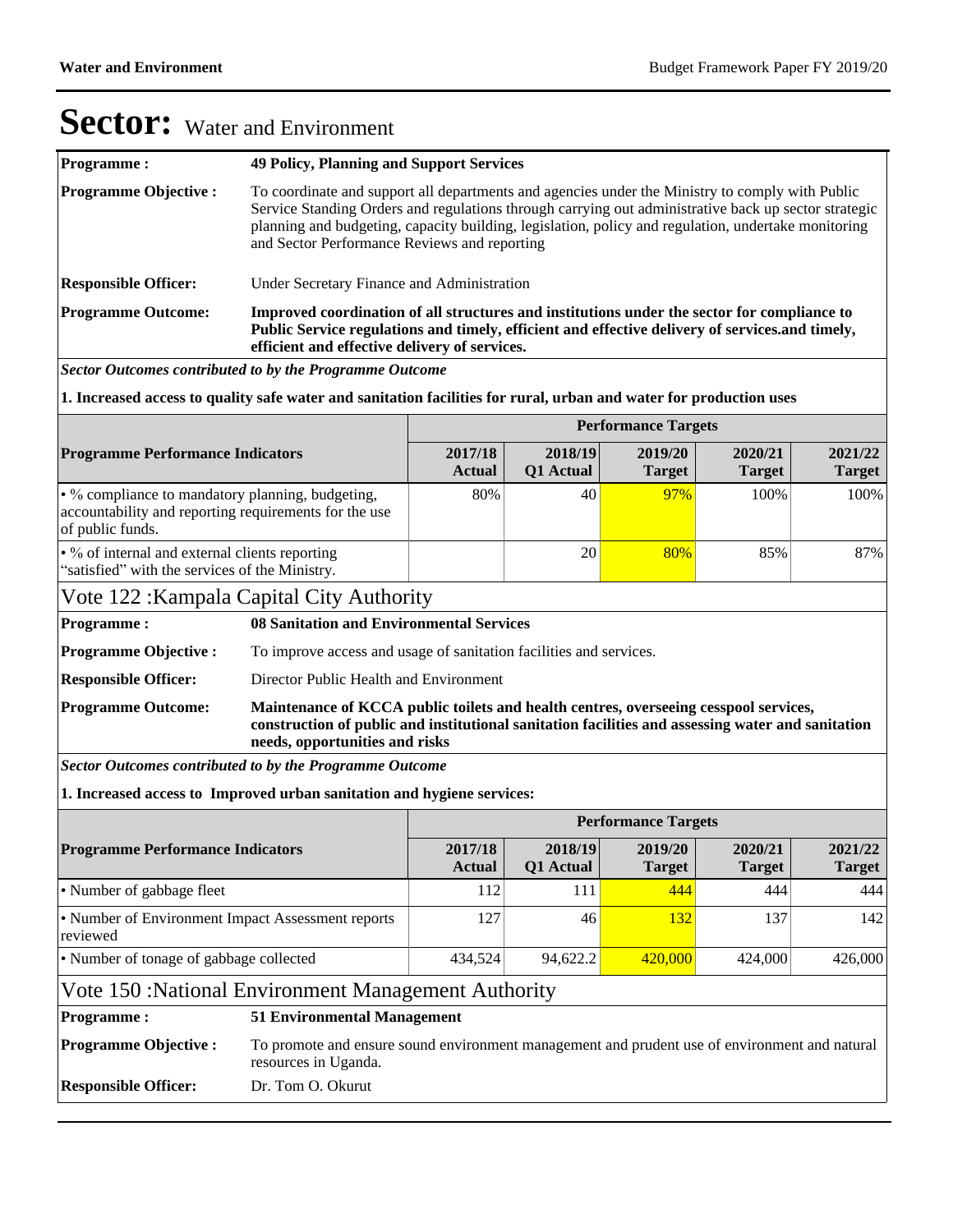#### **Programme Outcome: Environmental Compliance and Enforcement Strengthened**

#### *Sector Outcomes contributed to by the Programme Outcome*

**1. Improved Weather, Climate and Climate Change Management, Protection and Restoration of Environment and Natural Resources**

|                                                                                     | <b>Performance Targets</b> |                             |                          |                          |                          |  |  |  |  |
|-------------------------------------------------------------------------------------|----------------------------|-----------------------------|--------------------------|--------------------------|--------------------------|--|--|--|--|
| <b>Programme Performance Indicators</b>                                             | 2017/18<br><b>Actual</b>   | 2018/19<br><b>O1</b> Actual | 2019/20<br><b>Target</b> | 2020/21<br><b>Target</b> | 2021/22<br><b>Target</b> |  |  |  |  |
| • Percentage level of environmental Compliance by<br><b>Projects and Facilities</b> | 70 <sub>1</sub>            | 80                          | 83%                      | 85%                      | 87%                      |  |  |  |  |
| • Percentage area of degraded catchment areas<br>protected by location              | 800                        |                             | 17%                      | 22%                      | 27%                      |  |  |  |  |

#### Vote 157 :National Forestry Authority

#### **Programme : 52 Forestry Management**

**Programme Objective :** To conserve natural forests and improve management of the Central Forest Reserves, promote partnerships for increasing forest cover and mitigate climate change , ensure equitable supply of forest & non-forest products and services and increase economic, social, and environmental benefits especially to the poor and the vulnerable and enhance organizational sustainability

**Responsible Officer:** Okello Tom Obong

#### **Programme Outcome: Improved management of Central Forest Reserves**

*Sector Outcomes contributed to by the Programme Outcome*

**1. Improved Weather, Climate and Climate Change Management, Protection and Restoration of Environment and Natural Resources**

|                                                                                                        |                                                                                                                                                 | <b>Performance Targets</b>                 |                      |                          |                          |                          |  |  |
|--------------------------------------------------------------------------------------------------------|-------------------------------------------------------------------------------------------------------------------------------------------------|--------------------------------------------|----------------------|--------------------------|--------------------------|--------------------------|--|--|
| <b>Programme Performance Indicators</b>                                                                |                                                                                                                                                 | 2017/18<br><b>Actual</b>                   | 2018/19<br>Q1 Actual | 2019/20<br><b>Target</b> | 2020/21<br><b>Target</b> | 2021/22<br><b>Target</b> |  |  |
| • Percentage of Central Forest Reserves boundary<br>length resurveyed and marked with concrete pillars |                                                                                                                                                 | 37.2                                       | 1.5                  | 57.9%                    | 67.9%                    | 75%                      |  |  |
| • Percentage of natural forest cover on Central Forest<br>Reserves                                     |                                                                                                                                                 | 21.6                                       | 0.5                  | 41.2%                    | 45%                      | 50%                      |  |  |
| • Percentage of industrial plantations on Central Forest<br>Reserves                                   |                                                                                                                                                 | 32.4                                       | 10.3                 | 54.1%                    | 69.5%                    | 79.5%                    |  |  |
| Vote 302 : Uganda National Meteorological Authority                                                    |                                                                                                                                                 |                                            |                      |                          |                          |                          |  |  |
| <b>Programme:</b>                                                                                      |                                                                                                                                                 | <b>53 National Meteorological Services</b> |                      |                          |                          |                          |  |  |
| <b>Programme Objective:</b>                                                                            | To provide data and information on weather, climate and climate change to support sustainable<br>social and economic development of the economy |                                            |                      |                          |                          |                          |  |  |
| <b>Responsible Officer:</b>                                                                            | <b>Executive Director</b>                                                                                                                       |                                            |                      |                          |                          |                          |  |  |
| <b>Programme Outcome:</b><br>Increased access to real time meteorological information.                 |                                                                                                                                                 |                                            |                      |                          |                          |                          |  |  |
| Sector Outcomes contributed to by the Programme Outcome                                                |                                                                                                                                                 |                                            |                      |                          |                          |                          |  |  |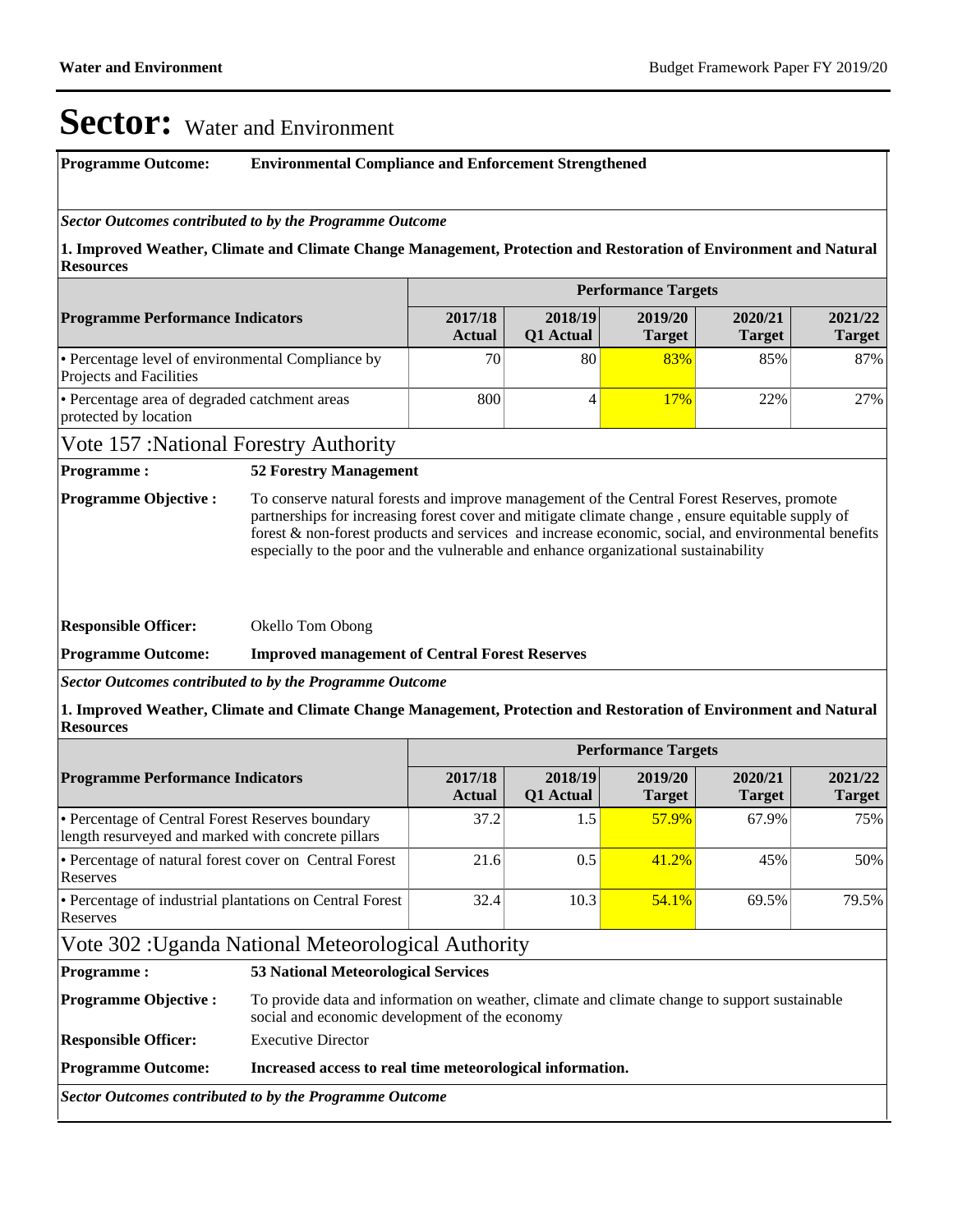**1. Improved Weather, Climate and Climate Change Management, Protection and Restoration of Environment and Natural Resources**

|                                                                                                                    |                                                                                                                                                                              | <b>Performance Targets</b>                                                                                                                    |                          |                            |                          |                          |  |  |
|--------------------------------------------------------------------------------------------------------------------|------------------------------------------------------------------------------------------------------------------------------------------------------------------------------|-----------------------------------------------------------------------------------------------------------------------------------------------|--------------------------|----------------------------|--------------------------|--------------------------|--|--|
| <b>Programme Performance Indicators</b>                                                                            | 2017/18<br><b>Actual</b>                                                                                                                                                     | 2018/19<br><b>Q1</b> Actual                                                                                                                   | 2019/20<br><b>Target</b> | 2020/21<br><b>Target</b>   | 2021/22<br><b>Target</b> |                          |  |  |
| • Percentage of functional Weather and Climatic<br><b>Station network</b>                                          | 55                                                                                                                                                                           | 52%                                                                                                                                           | 60%                      | 65%                        | 70%                      |                          |  |  |
| • Level of Accuracy of Seasonal weather forecasts                                                                  |                                                                                                                                                                              | 81%                                                                                                                                           | 80%                      | 90%                        | 95%                      |                          |  |  |
| Vote 500:501-850 Local Governments                                                                                 |                                                                                                                                                                              |                                                                                                                                               |                          |                            |                          |                          |  |  |
| <b>Programme:</b>                                                                                                  |                                                                                                                                                                              | 81 Rural Water Supply and Sanitation                                                                                                          |                          |                            |                          |                          |  |  |
| <b>Programme Objective:</b>                                                                                        |                                                                                                                                                                              | Provision of cost effective and sustainable Water and   Sanitation services and facilities<br>in Rural communities in   All local governments |                          |                            |                          |                          |  |  |
| <b>Responsible Officer:</b>                                                                                        | Chief Administrative Officer                                                                                                                                                 |                                                                                                                                               |                          |                            |                          |                          |  |  |
| <b>Programme Outcome:</b>                                                                                          | Increased access to all communities up to 79% by the year 2020                                                                                                               |                                                                                                                                               |                          |                            |                          |                          |  |  |
| Sector Outcomes contributed to by the Programme Outcome                                                            |                                                                                                                                                                              |                                                                                                                                               |                          |                            |                          |                          |  |  |
| 1. Increased access to quality safe water and sanitation facilities for rural, urban and water for production uses |                                                                                                                                                                              |                                                                                                                                               |                          |                            |                          |                          |  |  |
|                                                                                                                    |                                                                                                                                                                              |                                                                                                                                               |                          | <b>Performance Targets</b> |                          |                          |  |  |
| <b>Programme Performance Indicators</b>                                                                            | 2017/18<br><b>Actual</b>                                                                                                                                                     | 2018/19<br>Q1 Actual                                                                                                                          | 2019/20                  | 2020/21                    | 2021/22<br><b>Target</b> |                          |  |  |
| to safe water point                                                                                                | <b>Target</b><br><b>Target</b><br>• Percentage of Rural and Urban population with acess<br>73%<br>75%                                                                        |                                                                                                                                               |                          |                            |                          |                          |  |  |
| <b>Programme:</b>                                                                                                  | 82 Urban Water Supply and Sanitation                                                                                                                                         |                                                                                                                                               |                          |                            |                          |                          |  |  |
| <b>Programme Objective:</b>                                                                                        | Improve the quality of service delivery and increasing access and coverage through extension and/or<br>new constructions as well as public point supplies in un-served areas |                                                                                                                                               |                          |                            |                          |                          |  |  |
| <b>Responsible Officer:</b>                                                                                        | Accounting officers -Town Clerk                                                                                                                                              |                                                                                                                                               |                          |                            |                          |                          |  |  |
| <b>Programme Outcome:</b>                                                                                          | Fully functional and maintained water supply schemes constructed in Urban areas                                                                                              |                                                                                                                                               |                          |                            |                          |                          |  |  |
| <b>Sector Outcomes contributed to by the Programme Outcome</b>                                                     |                                                                                                                                                                              |                                                                                                                                               |                          |                            |                          |                          |  |  |
| 1. Increased access to quality safe water and sanitation facilities for rural, urban and water for production uses |                                                                                                                                                                              |                                                                                                                                               |                          |                            |                          |                          |  |  |
|                                                                                                                    |                                                                                                                                                                              |                                                                                                                                               |                          | <b>Performance Targets</b> |                          |                          |  |  |
| <b>Programme Performance Indicators</b>                                                                            |                                                                                                                                                                              | 2017/18<br>Actual                                                                                                                             | 2018/19<br>Q1 Actual     | 2019/20<br><b>Target</b>   | 2020/21<br><b>Target</b> | 2021/22<br><b>Target</b> |  |  |
| • Percentage of water supply systems functional and<br>maintained                                                  |                                                                                                                                                                              |                                                                                                                                               |                          | 89%                        | 89%                      | 95%                      |  |  |
| <b>Programme:</b>                                                                                                  | <b>83 Natural Resources Management</b>                                                                                                                                       |                                                                                                                                               |                          |                            |                          |                          |  |  |
| <b>Programme Objective:</b>                                                                                        | To ensure sustainable management of wetlands at all local government level                                                                                                   |                                                                                                                                               |                          |                            |                          |                          |  |  |
| <b>Responsible Officer:</b>                                                                                        | Chief Administrative Officer(s)                                                                                                                                              |                                                                                                                                               |                          |                            |                          |                          |  |  |
| <b>Programme Outcome:</b><br>Enhance the potential of natural resources base and restore degraded forests/wetlands |                                                                                                                                                                              |                                                                                                                                               |                          |                            |                          |                          |  |  |
| Sector Outcomes contributed to by the Programme Outcome                                                            |                                                                                                                                                                              |                                                                                                                                               |                          |                            |                          |                          |  |  |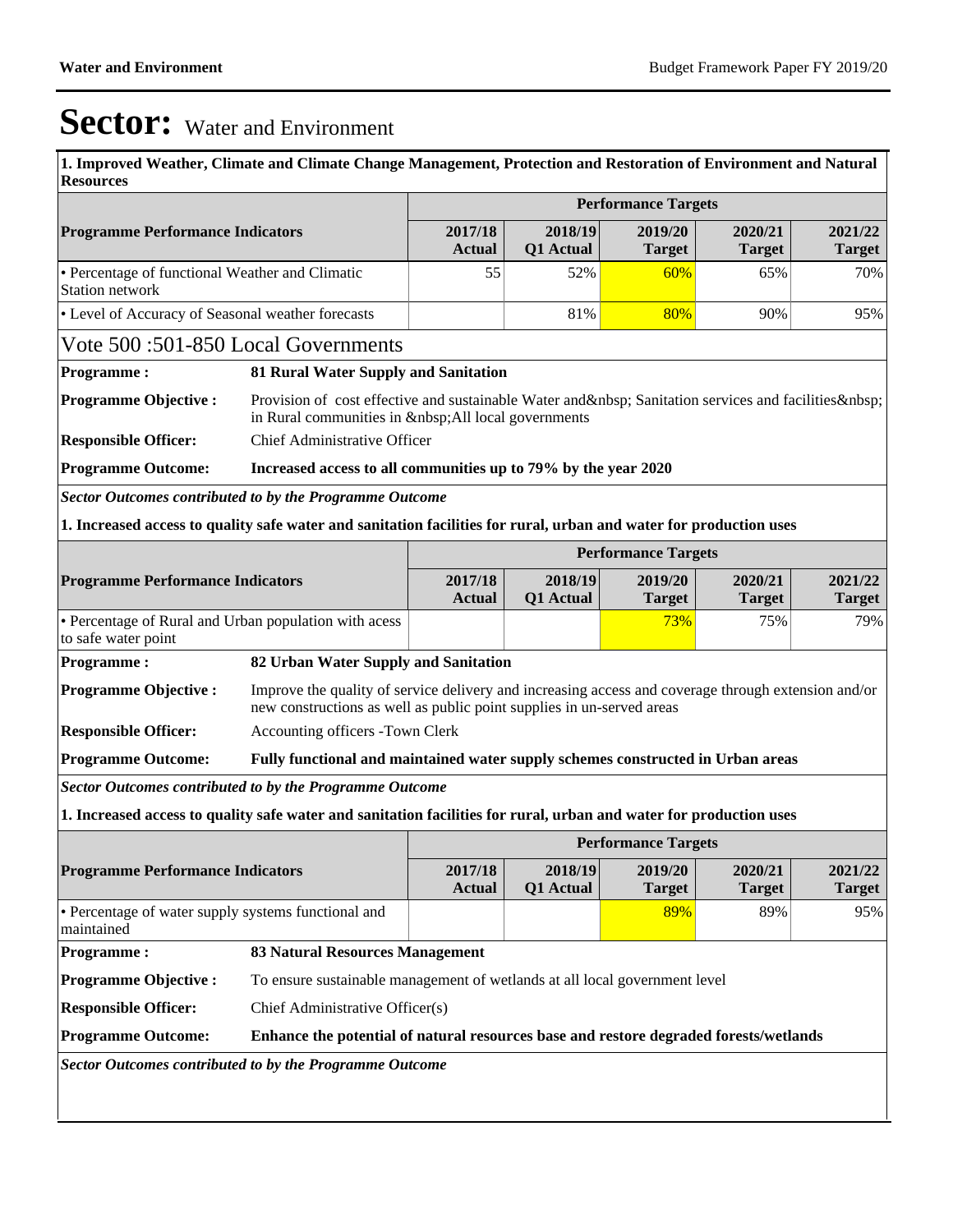**1. Improved Weather, Climate and Climate Change Management, Protection and Restoration of Environment and Natural Resources**

|                                           | <b>Performance Targets</b> |                             |                   |                          |                   |  |  |
|-------------------------------------------|----------------------------|-----------------------------|-------------------|--------------------------|-------------------|--|--|
| <b>Programme Performance Indicators</b>   | 2017/18<br><b>Actual</b>   | 2018/19<br><b>O1</b> Actual | 2019/20<br>Target | 2020/21<br><b>Target</b> | 2021/22<br>Target |  |  |
| • Acreage of wetlands and forest restored |                            |                             | 9%                | 9.5%                     | 10%               |  |  |

#### **Table S2.2: Past Expenditure Outturns and Medium Term Projections by Programme**

| <b>Billion Uganda shillings</b>                     | 2017/18 | 2018/19                          |                                 | 2019/20                          | <b>Medium Term Projections</b> |           |         |         |
|-----------------------------------------------------|---------|----------------------------------|---------------------------------|----------------------------------|--------------------------------|-----------|---------|---------|
| <b>Programme Service</b>                            | Outturn | <b>Approved</b><br><b>Budget</b> | <b>Releases</b><br>by end<br>Q1 | <b>Proposed</b><br><b>Budget</b> | 2020/21                        | 2021/22   | 2022/23 | 2023/24 |
| Vote: 019 Ministry of Water and Environment         |         |                                  |                                 |                                  |                                |           |         |         |
| 01 Rural Water Supply and Sanitation                | 86.669  | 90.135                           | 18.665                          | 90.696                           | 257.994                        | 261.460   | 261.570 | 157.570 |
| 02 Urban Water Supply and Sanitation                | 246.259 | 748.428                          | 72.994                          | 247.208                          | 250.977                        | 454.296   | 279.211 | 177.479 |
| 03 Water for Production                             | 57.481  | 95.594                           | 33.831                          | 95.092                           | 186.782                        | 187.893   | 188.004 | 137.707 |
| 04 Water Resources Management                       | 16.546  | 44.666                           | 25.153                          | 46.166                           | 86.567                         | 87.300    | 87.300  | 40.504  |
| 05 Natural Resources Management                     | 74.319  | 140.380                          | 16.112                          | 137.215                          | 139.744                        | 136.384   | 136.384 | 80.115  |
| 06 Weather, Climate and Climate Change              | 1.810   | 0.640                            | 0.129                           | 0.640                            | 1.034                          | 1.513     | 1.513   | 1.513   |
| 49 Policy, Planning and Support Services            | 26.400  | 28.621                           | 8.609                           | 30.302                           | 29.843                         | 29.899    | 33.817  | 38.535  |
| <b>Total for the Vote</b>                           | 509.484 | 1,148.465                        | 175.493                         | 647.319                          | 952.942                        | 1,158.745 | 987.799 | 633.422 |
| Vote: 122 Kampala Capital City Authority            |         |                                  |                                 |                                  |                                |           |         |         |
| 08 Sanitation and Environmental Services            | 0.005   | 0.124                            | 0.000                           | 0.010                            | 0.011                          | 0.013     | 0.016   | 0.019   |
| <b>Total for the Vote</b>                           | 0.005   | 0.124                            | 0.000                           | 0.010                            | 0.011                          | 0.013     | 0.016   | 0.019   |
| Vote: 150 National Environment Management Authority |         |                                  |                                 |                                  |                                |           |         |         |
| 51 Environmental Management                         | 10.982  | 14.605                           | 2.372                           | 14.605                           | 16.229                         | 18.292    | 20.720  | 23.582  |
| <b>Total for the Vote</b>                           | 10.982  | 14.605                           | 2.372                           | 14.605                           | 16.229                         | 18.292    | 20.720  | 23.582  |
| Vote: 157 National Forestry Authority               |         |                                  |                                 |                                  |                                |           |         |         |
| 52 Forestry Management                              | 9.824   | 16.369                           | 1.668                           | 16.369                           | 18.579                         | 20.032    | 21.734  | 23.731  |
| <b>Total for the Vote</b>                           | 9.824   | 16.369                           | 1.668                           | 16.369                           | 18.579                         | 20.032    | 21.734  | 23.731  |
| Vote: 302 Uganda National Meteorological Authority  |         |                                  |                                 |                                  |                                |           |         |         |
| 53 National Meteorological Services                 | 22.388  | 26.535                           | 1.792                           | 26.535                           | 30.522                         | 31.869    | 33.427  | 35.236  |
| <b>Total for the Vote</b>                           | 22.388  | 26.535                           | 1.792                           | 26.535                           | 30.522                         | 31.869    | 33.427  | 35.236  |
| Vote: 500 501-850 Local Governments                 |         |                                  |                                 |                                  |                                |           |         |         |
| 81 Rural Water Supply and Sanitation                | 61.630  | 56.420                           | 0.000                           | 56.420                           | 58.804                         | 60.804    | 62.400  | 63.000  |
| 82 Urban Water Supply and Sanitation                | 1.250   | 2.500                            | 0.000                           | 2.500                            | 3.000                          | 2.750     | 2.500   | 3.500   |